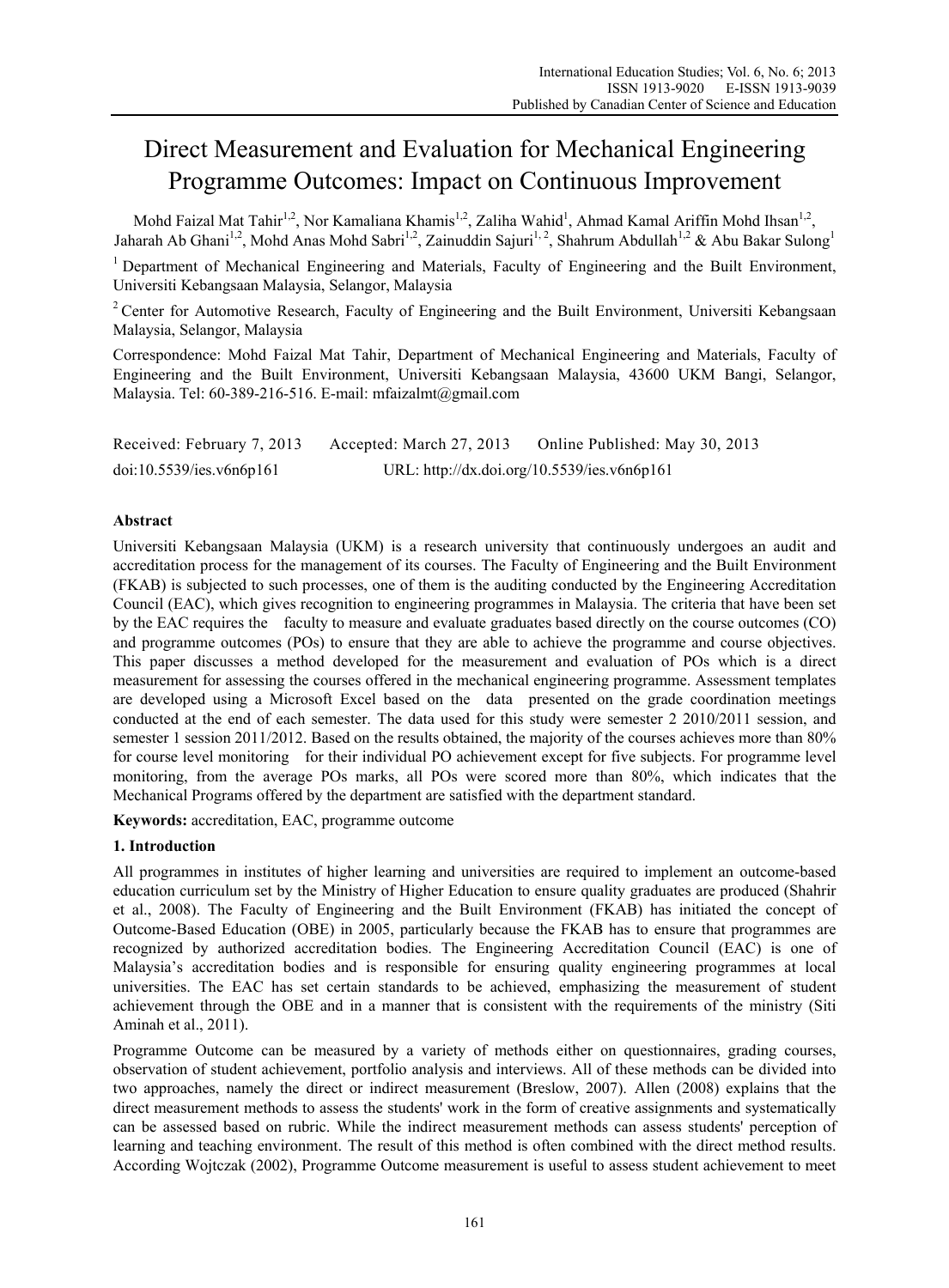the needs of external examiners and also can provide the information for the purpose of improving the curriculum, as well as to document the success or otherwise for a programme.

Based on the OBE approach, the measurement of student achievement upon completion of the course is a requirement to determine the ability of the students based on their cumulative grade point average measurement (CGPA) for each semester. Many of researcher assess the Programme Outcome and Course Outcome based on their student achievement (Ishak et al.,2011, Nurina Anuar et al,.2011, Juridah Johari et al, 2010, Hamimi Fadziati et al,.2010, Mohd Faizal et al, 2012) . OBE also specifies that the assessment results for each course [course outcomes (COs)] will have to depend on what has been stated in the programme handbook. In addition, CO measurement is directly dependent on the achievement of students in each assessment determined in each course as scores from quizzes, tutorials, laboratories, and examinations. Thus, to ensure that the end result is achieved with quality assured, teaching and learning plans should be designed and provided by the course instructor at the beginning of each semester (Rozeha et al., 2007).

Each course offered throughout the mechanical engineering programme has its own COs to be achieved by the students upon course completion. Every course is designed to relate the results and contribute to the achievement of programme outcomes (POs). A detailed syllabus for each course as well as the respective results of the course and its relationship with the PO can be seen in FKAB undergraduate handbook for each academic session. Figure 1 shows the process flow of the presentation and evaluation of student performance and achievement of COs as practiced in the department.



Figure 1. Process of delivery and assessment of student performance and achievement as practiced in the department

Figure 1 shows that every course has specific delivery and evaluation methods for student achievement. Each element of assessment must be performed, and the course instructor must ensure the measurement results of the course evaluation achieve a predetermined threshold at the departmental level (EAC Document JKMB 2012).

Table 1. List of POs of the mechanical engineering and manufacturing engineering programmes

|      | List of Programme Outcomes                                                                                                                                               |
|------|--------------------------------------------------------------------------------------------------------------------------------------------------------------------------|
| PO1: | Ability to apply knowledge of mathematics, science, and engineering                                                                                                      |
| PO2: | Ability to identify, formulates, solve, and improve engineering problems<br>using techniques, skills, and modern engineering tools necessary for<br>engineering practice |
| PO3: | Ability to design a component, system, or process to meet desired needs                                                                                                  |
| PO4: | Understanding of professional and ethical responsibility of knowledge of<br>environment and contemporary issues                                                          |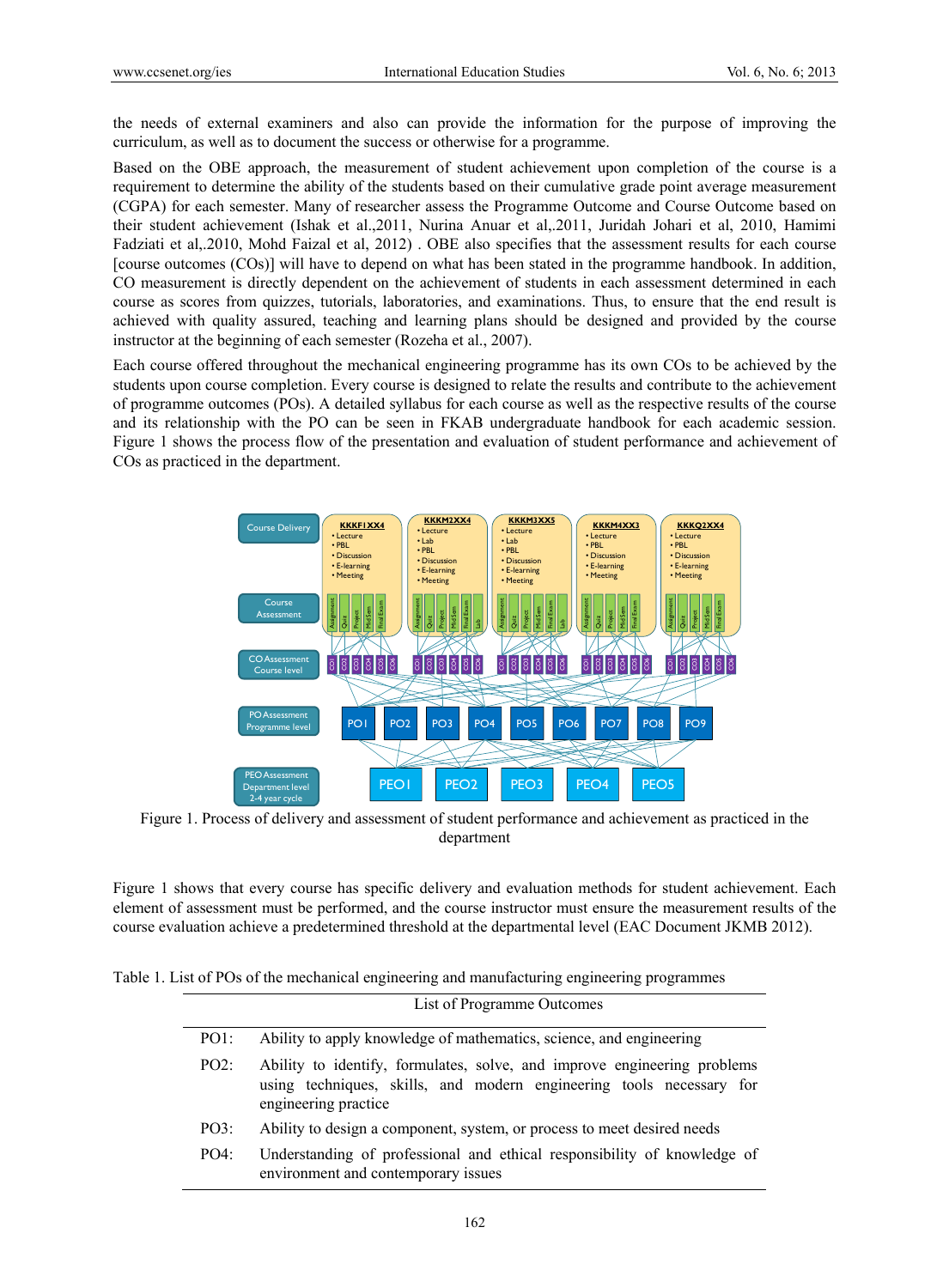| PO5: | Ability to understand and apply in-depth knowledge of one or more area of<br>specialization in mechanical engineering/manufacturing |
|------|-------------------------------------------------------------------------------------------------------------------------------------|
| PO6: | Ability to design and conduct experiments as well as to analyse and interpret<br>data                                               |
| PO7: | Ability to communicate and to function effectively in a team                                                                        |
| PO8: | Recognition of the need for, and ability to tap into lifelong learning                                                              |
| PO9: | Knowledgeable in project management, administration, business acumen, and<br>entrepreneurship                                       |

In the course assessment, each CO contribution to that particular course is mapped to the relevant PO. This enables the evaluation and its contribution toward achieving the PO for the four years of study. Table 1 shows the list of POs for the mechanical engineering programme beginning in semester 2010/2011 (FKAB Undergraduate Handbook 2011).

For each programme, such as the mechanical engineering programme for the second semester of 2010/2011, approximately 20 courses are offered including optional elective subjects. The general role of the programme coordinator is to monitor whether every course offered achieves the COs and PO according to prescribed standards. This paper discusses a template developed to help the coordinator monitor the performance of each subject offered within a semester. The huge number of courses makes it difficult for the programme coordinator to conduct an overall monitoring. However, this template aids in the process of monitoring the expected PO performance of each subject and prevents any course from being overlooked.

### **2. Methodology**

The measurement procedure was developed using Microsoft Excel format based on the standards established by the department. The template contains the course code column representing the entire departmental programme as well as the percentage fields pertaining to the achievement of outcomes for each course, as shown in Table 2.

Coordinator for each course has to determine his/her CO relationship to POs as stated in the Undergraduate Handbook. They have to define the percentage workload or assessment for every COs towards the particular POs marks. The relationship between POs and COs are static, but the percentage contribution from each COs are varies depending on the instructional planning. Figure 2 shows an example of the weightage for each CO to the PO for subject KM 1914. The correlation between each PO and CO for each course is outlined in the FKAB undergraduate handbook for each semester. For instance, PO3 consist of 50% assessment marks from CO4 and C06 respectively. PO scores were obtained from the scores that have been determined during the grade coordination meetings using scoring templates developed by previous researchers (Shahrir, 2007). Every student's assessment marks such as from examination, tutorial or quiz will contribute to their COs marks depending on the weight distribution between the assessments. Then, the individual POs marks will generate based on the individual COs marks and the weight dissemination between each CO for the particular PO.

| P <sub>O</sub>       | <b>Hasil Program</b>                                                                                                                                                                                                         | CO <sub>1</sub> | CO <sub>2</sub> | CO <sub>3</sub> | CO <sub>4</sub> | CO <sub>5</sub> | CO <sub>6</sub> | Jumlah |
|----------------------|------------------------------------------------------------------------------------------------------------------------------------------------------------------------------------------------------------------------------|-----------------|-----------------|-----------------|-----------------|-----------------|-----------------|--------|
| <b>PO1</b>           | Berupaya mengaplikasi pengetahuan tentang<br>matematik, sains dan kejuruteraan                                                                                                                                               | 15              | 15              | 15              | 15              | 20              | 20              | 100.00 |
| PO <sub>2</sub>      | Berupaya mengenalpasti, memformulasi,<br>menyelesaikan dan meningkatkan masalah<br>kejuruteraan menggunakan teknik-teknik,<br>kemahiran-kemahiran, dan perkakasan<br>kejuruteraan vang mustahak untuk amalan<br>kejuruteraan |                 |                 | 30              | 30              |                 | 40              | 100.00 |
| PO <sub>3</sub>      | Berupaya untuk merekabentuk satu<br>komponen, sistem atau proses untuk<br>memenuhi keperluan-keperluan diingini                                                                                                              |                 |                 |                 | 50              |                 | 50              | 100.00 |
| PO <sub>4</sub>      | Pemahaman mengenai tanggungjawab<br>profesional dan beretika daripada ilmu<br>pengetahuan tentang alam sekitar dan isu-isu<br>kontemporari                                                                                   |                 |                 |                 |                 |                 |                 | 0.00   |
| <b>PO5</b>           | Berupaya untuk memahami dan mengaplikasi<br>pengetahuan mendalam samada satu atau<br>lebih bidang pengkhususan dalam<br>kejuruteraan pembuatan                                                                               |                 |                 |                 | 50              |                 | 50              | 100.00 |
| $\sim$ $\sim$ $\sim$ | the company's company's company's company's                                                                                                                                                                                  |                 |                 |                 |                 |                 |                 |        |

Figure 2. Sample entry weights that determine the relationship between COs and POs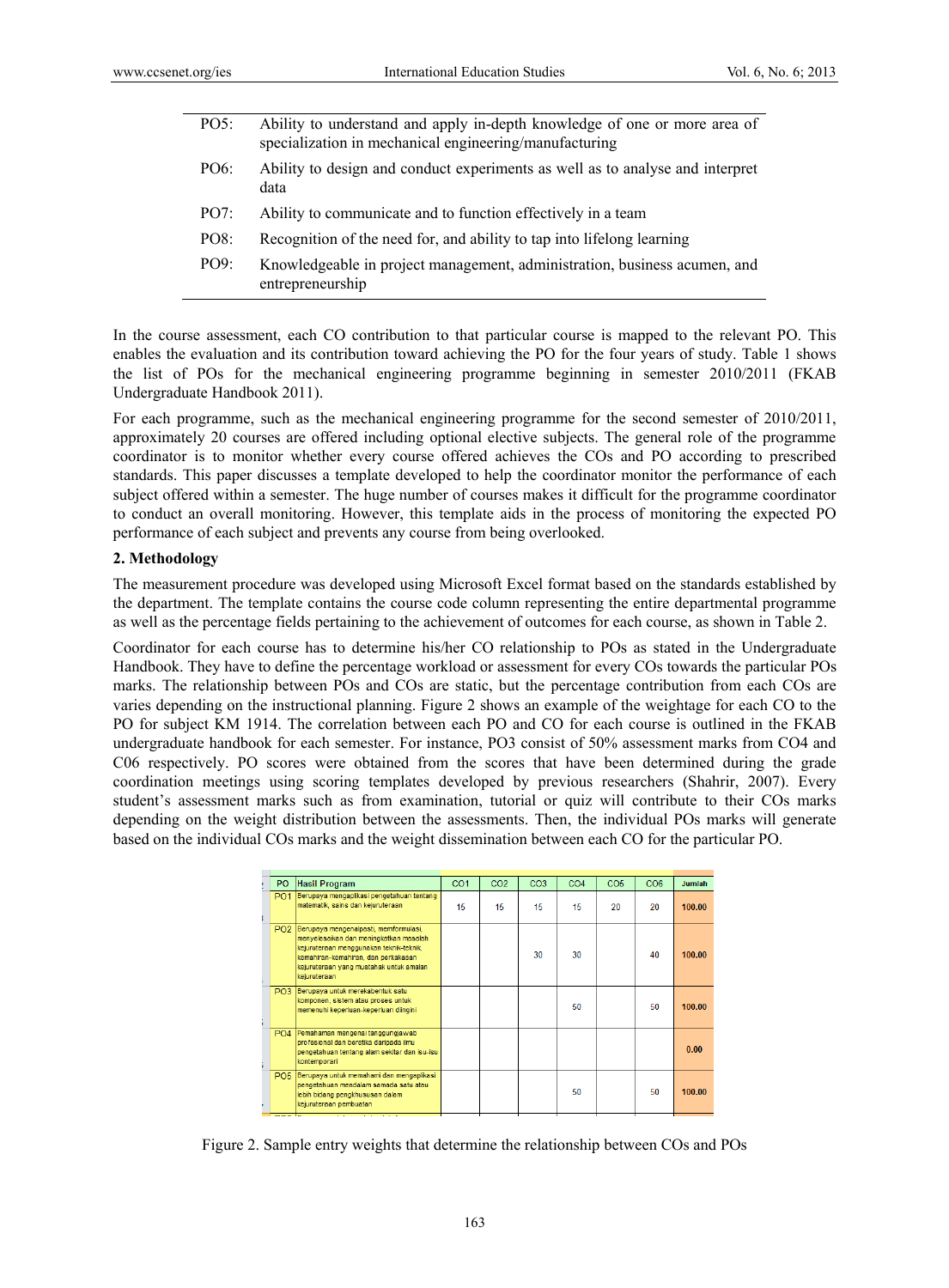| M          |            | U                                                                   |       |         |                 |                   |                 |            |                 |                 |                 |                             |                 |
|------------|------------|---------------------------------------------------------------------|-------|---------|-----------------|-------------------|-----------------|------------|-----------------|-----------------|-----------------|-----------------------------|-----------------|
| <b>Bil</b> | No. matrik | Nama pelajar                                                        | Tahun | Program | P <sub>01</sub> | <b>PO2</b>        | PO <sub>3</sub> | <b>PO4</b> | PO <sub>5</sub> | PO <sub>6</sub> | P <sub>07</sub> | P <sub>O</sub> <sub>8</sub> | PO <sub>9</sub> |
|            | A135430    | NICHOLAS DIE TIONG CHUNG                                            |       | 0       | 74.35           | 74.2              | 78              |            | 78              |                 |                 |                             |                 |
| 2          | A135782    | MUHAMMAD HELMY HUSSAINY BIN KHAZALI                                 | 0     | 0       | 84.9            | 84                | 86              | ×.         | 86              |                 |                 |                             |                 |
|            |            | <b>PURATA</b>                                                       |       |         |                 | 74 75 73 27 76 31 |                 |            | 76.31           |                 |                 |                             |                 |
|            |            | <b>SISIHAN PIAWAI</b>                                               |       |         |                 | 8.136 8.327 8.857 |                 |            | 8.857           |                 |                 |                             |                 |
|            |            | <b>MAKSIMUM</b>                                                     |       |         | 87.1            | 86.5              | 88              | ÷          | 88              |                 |                 |                             |                 |
|            |            | <b>MINIMUM</b>                                                      |       |         | 34.05           | 32.4              | 22.5            | ä,         | 22.5            |                 |                 |                             |                 |
|            |            |                                                                     |       |         |                 |                   |                 |            |                 |                 |                 |                             |                 |
|            |            | Skor minimum pencapaian PO                                          |       |         | 50              |                   |                 |            |                 |                 |                 |                             |                 |
|            |            | Bil. pelajar mendapat sekurang-kurangnya skor minimum pencapaian PO |       |         | 62              | 62                | 62              |            | 62              |                 |                 |                             |                 |
|            |            | Bil. pelajar mendapat kurang daripada skor minimum pencapaian PO    |       |         |                 |                   |                 |            |                 |                 |                 |                             |                 |
|            |            |                                                                     |       |         |                 |                   |                 |            |                 |                 |                 |                             |                 |
|            |            | % pelajar mendapat sekurang-kurangnya skor minimum pencapaian PO    |       |         | 98.4            | 984               | 98.4            |            | 98.4            |                 |                 |                             |                 |
|            |            | % pelajar mendapat kurang daripada skor minimum pencapaian PO       |       |         | 1.6             | 1.6               | 1.6             |            | 1.6             |                 |                 |                             |                 |
|            |            |                                                                     |       |         |                 |                   |                 |            |                 |                 |                 |                             |                 |
|            |            |                                                                     |       |         |                 |                   |                 |            |                 |                 |                 |                             |                 |

Figure 3. Final percentages for student achievement of POs for the course KM 1914

For programme monitoring at the individual level, the department has set that every student should get more than 50 marks to be considered archiving that particular PO. Next, from the individual PO marks achieved by each student, the percentage scoring for the PO measurement of each course measure was calculated based on the total percentage of students who achieve at least 50 marks over the total number of students taking the course. Figure 3 shows the final marks achieved by the course at the end of the programme.

The scores for each course will then be transferred to a monitoring template to determine the PO achievement for the whole programme. For programme monitoring at the course level,the department has designated that a PO is achieved if the percentage of students who scored at least 50 marks in a subject is 80%. Any subject that fails to achieve 80% will be marked in yellow, as shown in Table 2, to alert the course lecturer and programme coordinator about the PO-related achievement of the course so that further actions could be taken.

However, to measure the PO for programme monitoring at the programme level, the average of these data, excluding the POs for elective subjects, is calculated. In addition, to obtain a more accurate record, the average PO for selected subjects is also calculated.

## **3. Results and Discussion**

The department offers two programmes: mechanical engineering and manufacturing engineering. To accomplish the self-EAC 2012 report, the department requires an approach for monitoring every course for each semester and for both programmes for 2010/2011 and for semester 1 2011/2012. However, in this paper, only the mechanical engineering programme is discussed with a focus on departmental compulsory courses and faculty, excluding compulsory university courses.

|                 | <b>PO MARKS</b> |                              |                 |                              |            |                          |                 |                 |                 |  |
|-----------------|-----------------|------------------------------|-----------------|------------------------------|------------|--------------------------|-----------------|-----------------|-----------------|--|
| <b>CODE</b>     | PO <sub>1</sub> | <b>PO2</b>                   | PO <sub>3</sub> | PO <sub>4</sub>              | <b>PO5</b> | <b>PO6</b>               | PO <sub>7</sub> | PO <sub>8</sub> | PO <sub>9</sub> |  |
| <b>KKKM1024</b> | 100             | 100                          | 98.5            |                              | 100        | $\blacksquare$           |                 |                 |                 |  |
| <b>KKKF1121</b> |                 |                              |                 | 100                          |            | -                        |                 |                 |                 |  |
| <b>KKKM1324</b> | 60.3            | $\qquad \qquad \blacksquare$ |                 |                              |            | 91.2                     |                 |                 |                 |  |
| <b>KKKM1344</b> | 95.7            | 88.4                         |                 |                              |            |                          |                 |                 |                 |  |
| KKKJ2324        | 70              | 90                           |                 |                              | 70         | $\overline{\phantom{0}}$ | 98.33           |                 |                 |  |
| <b>KKKJ2344</b> | 91.8            | 96.7                         |                 |                              | 98.4       | 95.1                     | 98.4            |                 |                 |  |
| KKKJ2724        | 88.1            | 90.5                         |                 |                              |            | 90.5                     | 90.5            |                 |                 |  |
| <b>KKKJ3124</b> | 73.3            | 83.3                         | 75.0            |                              | 100.0      | 71.7                     | 95.0            |                 |                 |  |
| <b>KKKJ3164</b> | 93.3            | 95.0                         |                 | $\overline{\phantom{a}}$     | 88.3       | 90.0                     | $\blacksquare$  | 100.0           |                 |  |
| <b>KKKJ3344</b> | 100             | 100                          |                 | $\qquad \qquad \blacksquare$ | 100        | 100                      |                 |                 |                 |  |
| <b>KKKJ3944</b> | 96.7            | 100.0                        | 100.0           |                              | 75.4       | $\blacksquare$           | 98.4            |                 |                 |  |

Table 2. Percentage of students who scored a minimum of 50 marks for specific courses for the mechanical engineering programme for semester 2 2010/2011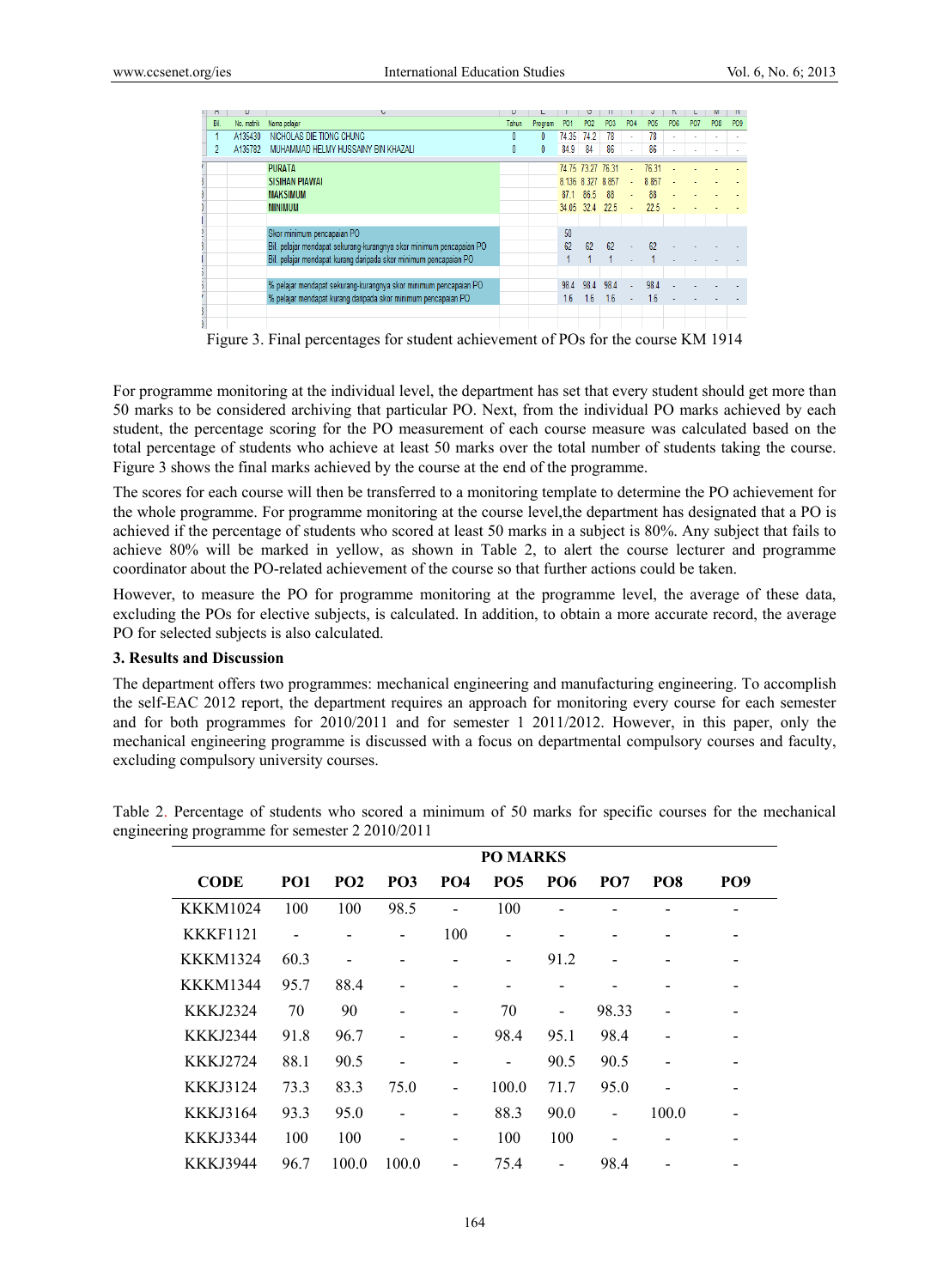| KKKJ4023        | 100.0                    | 98.3  | 98.3                         | 100.0                    | 100.0                    | 100.0                    | 100.0 | 1000 |                          |
|-----------------|--------------------------|-------|------------------------------|--------------------------|--------------------------|--------------------------|-------|------|--------------------------|
| <b>KKKJ4703</b> | 96.6                     | 96.6  | $\overline{a}$               | 96.6                     | 96.6                     | $\overline{\phantom{a}}$ | 96.6  | 96.6 | 96.6                     |
| KKKJ4543        | 87.2                     | 82.1  | $\qquad \qquad \blacksquare$ | $\overline{\phantom{a}}$ | 82.1                     | 87.2                     | -     |      | $\overline{\phantom{0}}$ |
| <b>KKKJ4373</b> | 93.3                     | 100.0 | 100.0                        | $\blacksquare$           | 100.0                    | $\blacksquare$           |       |      |                          |
| KKKJ4363        | 86.7                     | 90.0  | 86.7                         |                          |                          | 86.7                     |       |      |                          |
| KKKJ4513        | 92                       | -     | 92                           | 88                       | 88                       | 92                       | 92    | 92   | 88                       |
| KKKJ4523        | 100                      | 100   | $\overline{\phantom{a}}$     |                          |                          | $\qquad \qquad$          | 100   |      |                          |
| <b>KKKJ4413</b> | $\overline{\phantom{0}}$ | 84.4  | 90.6                         | -                        | 84.4                     | 90.6                     | 90.6  |      | $\overline{\phantom{0}}$ |
| KKKJ4163        | 95.5                     | 100   | $\overline{\phantom{a}}$     | 81.82                    | $\overline{\phantom{a}}$ | 100                      | 100   |      |                          |

Table 3. Percentage of students who scored a minimum of 50 marks for specific courses for the mechanical engineering programme for semester 1 2011/2012

|                 | <b>PO MARKS</b> |                          |                          |                              |                              |                          |                          |                          |                          |  |  |
|-----------------|-----------------|--------------------------|--------------------------|------------------------------|------------------------------|--------------------------|--------------------------|--------------------------|--------------------------|--|--|
| <b>CODE</b>     | PO <sub>1</sub> | PO <sub>2</sub>          | PO <sub>3</sub>          | PO <sub>4</sub>              | <b>PO5</b>                   | <b>PO6</b>               | PO <sub>7</sub>          | PO <sub>8</sub>          | PO <sub>9</sub>          |  |  |
| <b>KKKF1111</b> | $\blacksquare$  | $\overline{a}$           |                          | $\overline{a}$               | $\overline{a}$               |                          | 100                      | $\overline{a}$           | $\overline{\phantom{0}}$ |  |  |
| <b>KKKM1513</b> | 60.3            |                          |                          | $\qquad \qquad \blacksquare$ | 74.4                         | 98.7                     | 98.7                     |                          | -                        |  |  |
| <b>KKKM1914</b> | 98.4            | 98.4                     | 98.4                     |                              | 98.4                         |                          |                          |                          |                          |  |  |
| <b>KKKM2013</b> | 100             | $\overline{a}$           |                          |                              | $\blacksquare$               | 100                      |                          |                          | $\overline{\phantom{0}}$ |  |  |
| <b>KKKM2314</b> | 97.1            | $\overline{\phantom{0}}$ |                          |                              | 95.7                         | 98.6                     | 98.6                     |                          | $\overline{\phantom{0}}$ |  |  |
| <b>KKKM2114</b> | 87.3            | 96.8                     |                          |                              | 81                           | 93.7                     | $\overline{a}$           |                          |                          |  |  |
| <b>KKKM2513</b> | 95.6            | 100                      |                          |                              | $\overline{a}$               | 82.6                     |                          |                          | $\overline{\phantom{0}}$ |  |  |
| <b>KKKF3283</b> | $\sim$          | 98.8                     |                          | 98.8                         | $\overline{a}$               | $\blacksquare$           | 98.8                     | 98.8                     |                          |  |  |
| <b>KKKJ3143</b> | 95.2            | 97.6                     | 92.9                     | $\overline{a}$               | 97.6                         | 92.9                     | 92.9                     | $\overline{\phantom{a}}$ | -                        |  |  |
| <b>KKKJ3333</b> | 100             | 100                      |                          |                              | 100                          | 100                      | 100                      |                          |                          |  |  |
| KKKL3004        | 91.7            | 85.0                     |                          | -                            | 96.7                         | $\overline{\phantom{m}}$ | 85.0                     | -                        | $\overline{\phantom{0}}$ |  |  |
| <b>KKKJ3933</b> | 81.8            | 100                      | 100                      |                              | 81.8                         |                          | 100                      |                          |                          |  |  |
| <b>KKKJ4353</b> | 95.2            | 96.8                     | $\overline{\phantom{a}}$ |                              | 96.8                         | 96.8                     | $\overline{\phantom{a}}$ |                          | -                        |  |  |
| <b>KKKJ4953</b> | 96.6            | 100                      | 100                      |                              | $\qquad \qquad \blacksquare$ | $\overline{\phantom{a}}$ | 100                      | 100                      | 100                      |  |  |
| <b>KKKJ4013</b> | 100             | 100                      | 100                      | 100                          | 100                          | 100                      | 100                      | 100                      | Ξ.                       |  |  |
| <b>KKKJ4573</b> | 83.3            | 88.9                     |                          |                              | 94.4                         |                          |                          |                          | -                        |  |  |
| <b>KKKJ4553</b> | 77.8            | 77.8                     |                          |                              | 77.8                         |                          |                          |                          |                          |  |  |
| <b>KKKJ4364</b> | 100             | 93.8                     | 100                      |                              | $\overline{\phantom{0}}$     | 100                      |                          |                          |                          |  |  |
| <b>KKKJ4143</b> | 100             | 100                      | 100                      | 100                          | 100                          | 100                      |                          |                          | 94.4                     |  |  |

PO assessments are correlated to the CO evaluation based on measurements that have been specified in the delivery and evaluation of the course at the beginning of each semester. Lecturers for courses provide a certain percentage of each element of evaluation (e.g., assignments, examinations, etc.) that contribute to the COs. Percentage weighting may be found in the teaching files for each semester. The percentage of students who obtained a minimum score of 50 marks is derived from the grading template and then transferred to the monitoring template.

This type of monitoring can provide an overview of each subject offered to ensure the quality of PO delivery. Tables 2 and 3 show the PO performance of individual courses offered by the mechanical engineering programme over two consecutive semesters. The listed courses were offered in the specified semesters. For almost all courses, 80% of students met the required standards by scoring a minimum of 50 marks for individual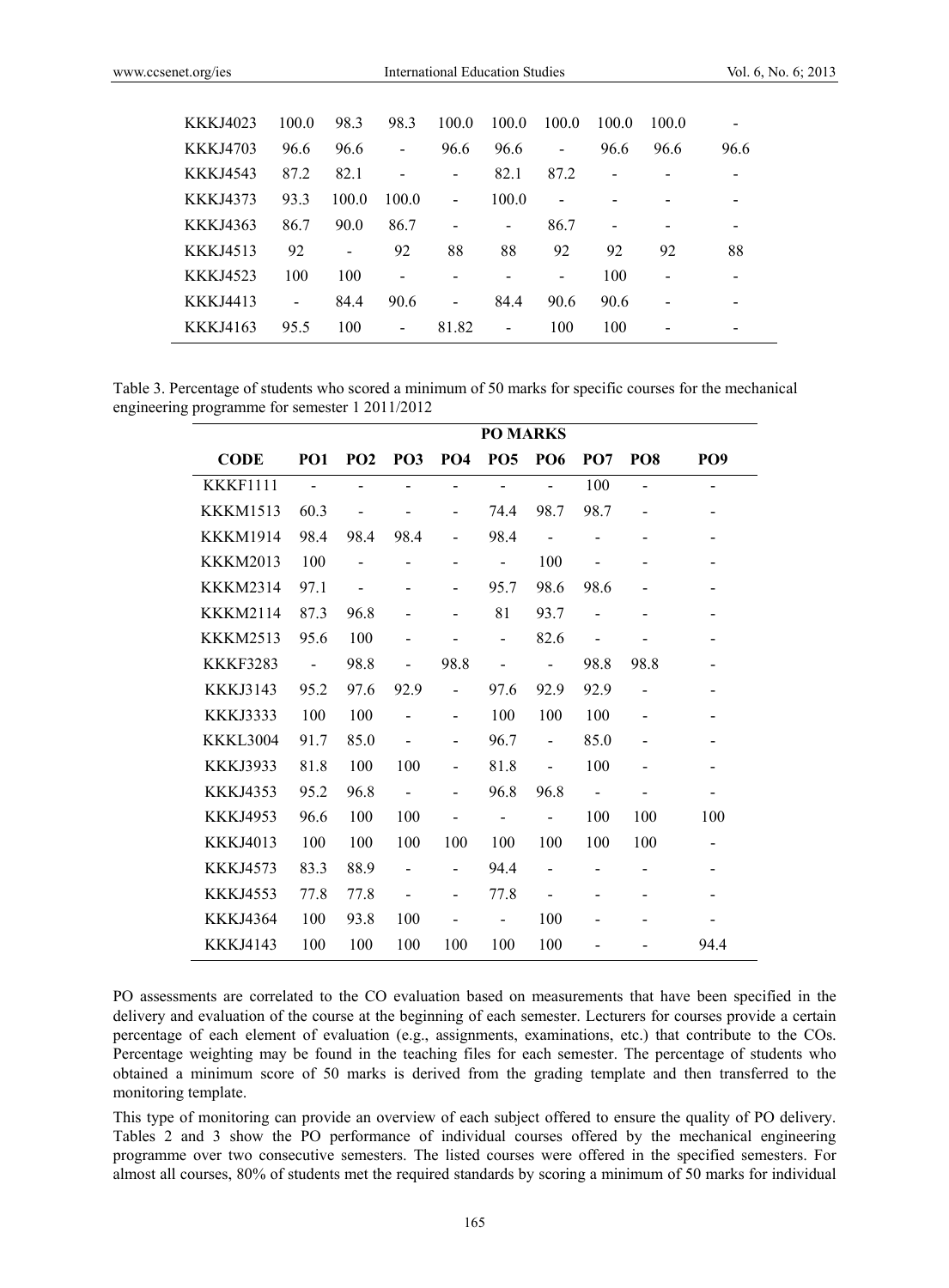PO. However, five subjects, KKKM1324, KKKM2324, KKKJ3124, KKKM1513, and KKKJ4553, failed to meet the departmental standards. The small marks on POs, was related to the average score grade achieved by the student. If the average marks were low, it also indicates a low POs marks. All the marks were depended with the course assessment and low average may because of a lot of factors such as the type of assessment of the course, level of question being asked, the attitude of the students, the successfully of course delivery and much more. The PO achievement results will be discussed during the meeting of the quality unit (UP3) each semester (six-month cycle) after grading is completed for the course. The department, through the UP3 committee, identifies the causes of low PO achievement and informs the respective lecturers so that corrective action could be taken. Every course subject need to report their POs and COs course achievement in the course file for the department and faculty record. They also need to discuss the reason behind their low POs and COs marks (if applicable) and the action taken to counter back the deficit or the improvement can be made in the future. Changes and improvements in the delivery and assessment methods for the course are undertaken as part of a continuous quality improvement process for the programme in JKMB.

For programme level monitoring, a measurement of each PO for every course can be conducted. However, selecting certain core courses that represent the measurement of a certain PO is more appropriate. The choice of courses is determined by the department based on the courses' importance in terms of contribution to a particular PO. For example, to represent PO1, the courses considered are the KM1344, KM2114, KJ3124, KJ3933, and KJ4953, whereas for PO9, KJ4703 and KJ4953 are considered. For each PO, at least two courses are selected to provide a cumulative measurement.

Figure 4 shows the average percentage of student achievement for each PO based on a particular subject or all subjects, excluding elective courses. PO is measured based on the CO's the relationship with and contribution to the PO (CO attainment directly measured for each course). From figure 4, it shows that all POs exceeded the target of 80%. PO1 recorded the lowest achievement at 86.9% for selected subjects and 90.1% for all all subjects.



Figure 4. Percentage of student achievement for each PO (Achievement for 50 marks and above)

There are quite difficult to indicate student PO achievement beside the direct measurement from academic assessment and indirect measurement which is student perception. However, high student PO achievement can be demonstrated indirectly through the active participation of students in numerous national and international competitions such as the Perodua Eco-Challenge (2009, 2011, and 2012), Shell Eco-Marathon Asia (2010, 2011, and 2012), Proton Green Mobility Challenge 2012, and Malaysian Autodesk Design Competition (2010 and 2011).

#### **4. Conclusion**

All POs have generally scored over 80% which are satisfied for programme level monitoring. The results are based on the theoretical aspect (class lectures) and the practical aspect (exposure through participation in